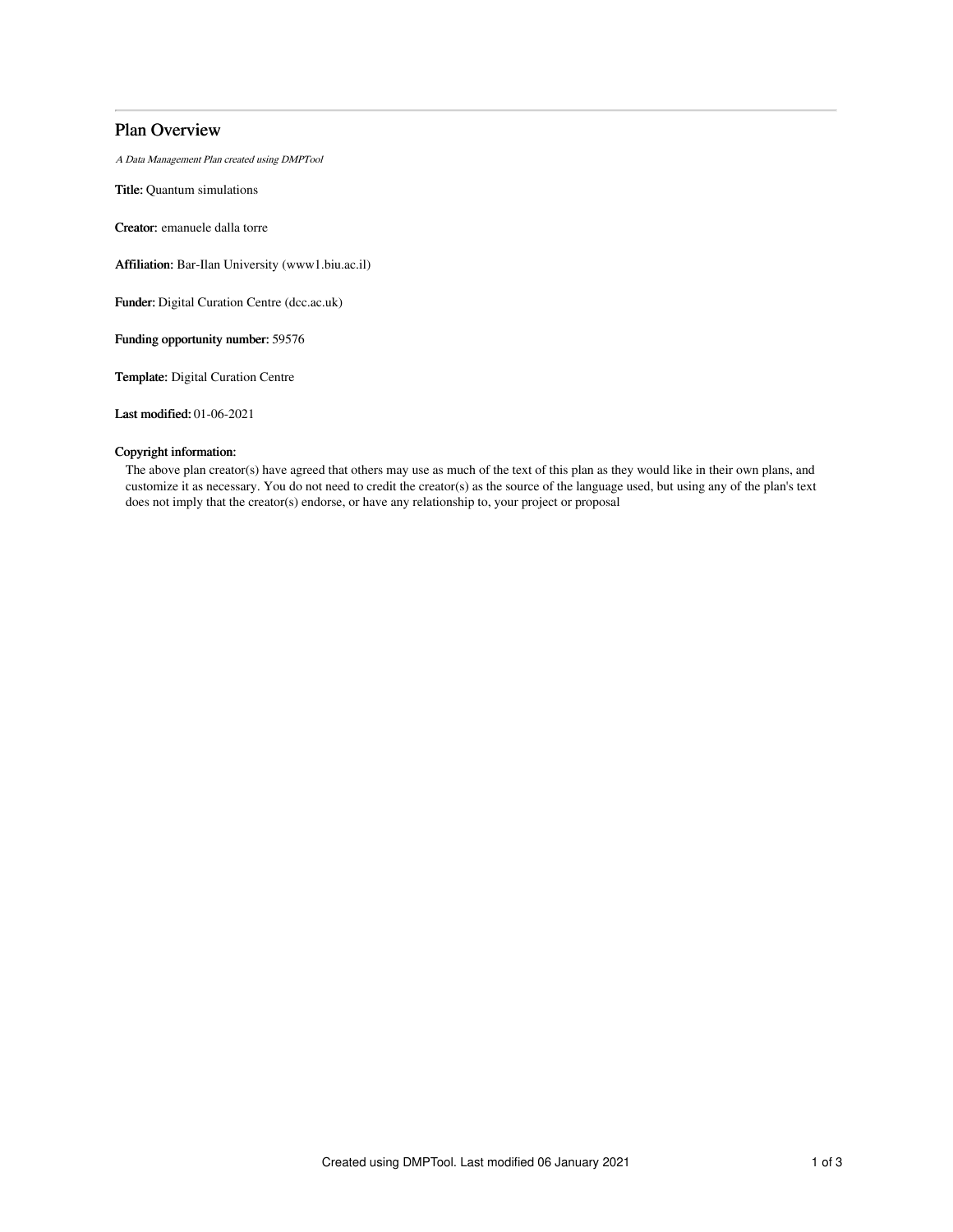# Quantum simulations

### Data Collection

### What data will you collect or create? Histograms of measurements obtained from quantum computers running a quantum simulation.

### How will the data be collected or created?

Quantum programming language QISKIT and Pyquil package (python)

## Documentation and Metadata

#### What documentation and metadata will accompany the data?

QISKIT and Pyquil standard documentation Scientific manuscript describing the results of the study

## Ethics and Legal Compliance

### How will you manage any ethical issues? We do not expect any ethical issue. In the case of unexpected issues, we will consult local legal experts at Bar-Ilan University

# How will you manage copyright and Intellectual Property Rights (IP/IPR) issues?

IP will be managed by Bar-Ilan Research and Development (BIRAD) corporation.

### Storage and Backup

How will the data be stored and backed up during the research? Researchers' OneDrive and Google drive storage

# How will you manage access and security?

Personal password for each user

## Selection and Preservation

Which data are of long-term value and should be retained, shared, and/or preserved? Quantum algorithms' codes and measurement data results from quantum computers

### What is the long-term preservation plan for the dataset?

The codes and results will be published in peer-review journals, as supplemental information to the main text.

### Data Sharing

#### How will you share the data? The codes and data will be published online on the websites of the peer-review journals

Are any restrictions on data sharing required? No

### Responsibilities and Resources

Who will be responsible for data management?